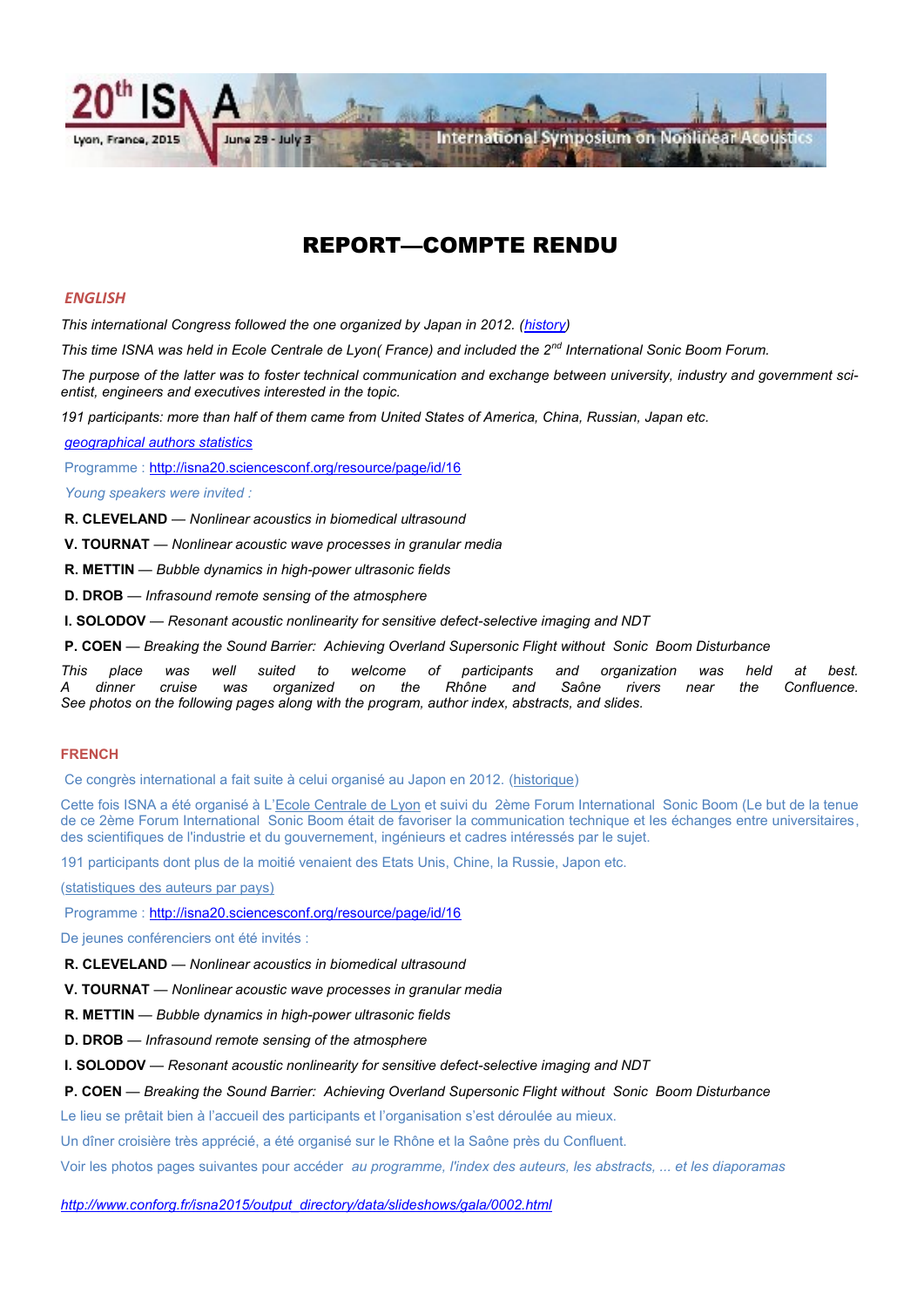

# **CONFERENCE**

accéder *au programme, l'index des auteurs, les abstracts, ... et les diaporamas* 

*program, author index, abstracts, and slides.*

*[http://www.conforg.fr/isna2015/output\\_directory/data/index.html](http://www.conforg.fr/isna2015/output_directory/data/index.html)*